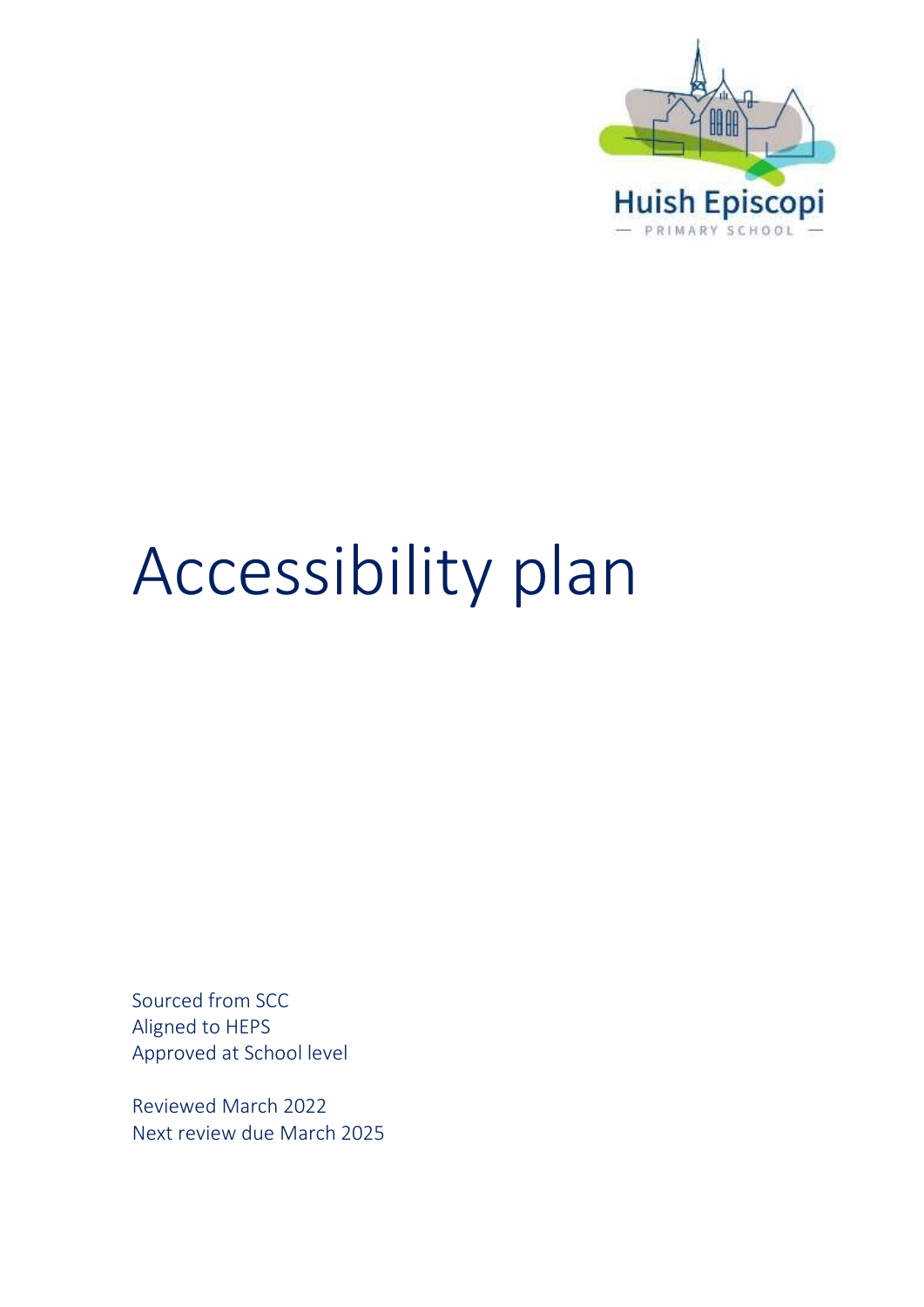

## Accessibility plan

### Aims

Schools are required under the Equality Act 2010 to have an accessibility plan. The purpose of the plan is to:

- 1. Increase the extent to which disabled pupils can participate in the curriculum
- 2. Improve the physical environment of the school to enable disabled pupils to take better advantage of education, benefits, facilities and services provided
- 3. Improve the availability of accessible information to disabled pupils.

Our school aims to treat all its pupils fairly and with respect. This involves providing access and opportunities for all pupils without discrimination of any kind.

Our school has focused resources and this plan around the pupils currently in our care. These resources will be adapted and extended to meet to the needs of prospective pupils wherever possible. This is to ensure the efficient and effective use of public funds.

'Each child who leaves our school should depart as an academically curious life-long learner and a confident and thoughtful citizen. They should believe in equality of opportunity for all; they should have the tenacity to effect change in this community and beyond for the greater good.'

This statement is ambitious for each and every one of our pupils. We firmly believe that every child has the right to a first class education which we strive to provide at all times. We believe in high expectations for pupils in all areas ranging from the way we present ourselves to the goals we set. We do not shy away from placing academic study at the forefront of our curriculum. Our children will be competing with the best and brightest minds across the country; we need to give them the greatest opportunity to succeed in their first steps in this educational establishment. Our aim is for every child to have choice of opportunity in their future careers and lives.

Our school is also committed to ensuring staff are trained in equality issues with reference to the Equality Act 2010, including understanding disability issues.

The school supports any available partnerships to develop and implement the plan.

Our school's complaints procedure covers the accessibility plan. If you have any concerns relating to accessibility in school, the complaints procedure sets out the process for raising these concerns.

## Legislation and guidance

This document meets the requirements of [schedule 10 of the Equality Act 2010](http://www.legislation.gov.uk/ukpga/2010/15/schedule/10) and the Department for Education (DfE) [guidance for schools on the Equality Act 2010.](https://www.gov.uk/government/publications/equality-act-2010-advice-for-schools)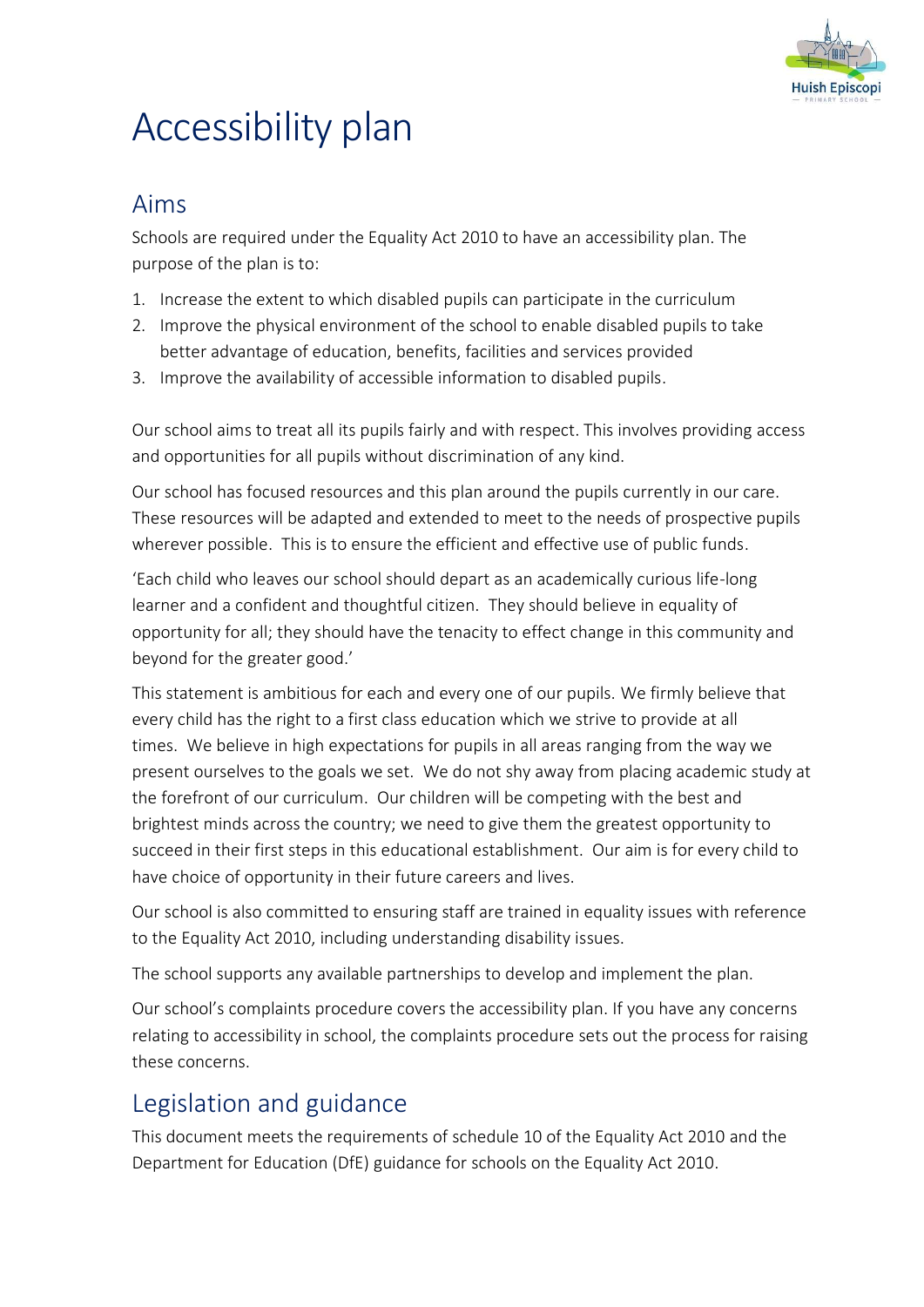The Equality Act 2010 defines an individual as disabled if they have a physical or mental impairment that has a 'substantial' and 'long-term' adverse effect on their ability to undertake normal day to day activities.

Under th[e Special Educational Needs and Disability \(SEND\) Code of Practice](https://www.gov.uk/government/publications/send-code-of-practice-0-to-25), 'long-term' is defined as 'a year or more' and 'substantial' is defined as 'more than minor or trivial'. The definition includes sensory impairments such as those affecting sight or hearing, and longterm health conditions such as asthma, diabetes, epilepsy and cancer.

Schools are required to make 'reasonable adjustments' for pupils with disabilities under the Equality Act 2010, to alleviate any substantial disadvantage that a disabled pupil faces in comparison with non-disabled pupils. This can include, for example, the provision of an auxiliary aid or adjustments to premises.

## Curriculum

1. Increase the extent to which disabled pupils can participate in the curriculum

| Intention                                                                   | Implementation                                                                                                                                                                                                                                                   | Impact                                                                                                                                                                     |
|-----------------------------------------------------------------------------|------------------------------------------------------------------------------------------------------------------------------------------------------------------------------------------------------------------------------------------------------------------|----------------------------------------------------------------------------------------------------------------------------------------------------------------------------|
| The school provides an equally<br>accessible curriculum to all<br>children. | Years R-1 work in preset scaffold<br>and stretch groups which change<br>depending upon the subject,<br>topic, and assessments.<br>Years 2-6 select their own levels<br>of scaffold and stretch in order<br>to access mastery level by the<br>end of the session. | A differentiated curriculum is<br>provided to all pupils. All<br>children are able to progress to<br>mastery level work via<br>scaffolding and support at entry<br>points. |
| Resources are provided to pupils<br>who require support.                    | The school holds a bank of<br>resources (located in the SENCo<br>Office).<br>PCs and laptops have software<br>and hardware to increase<br>accessibility.                                                                                                         | Quick and easy access ensures all<br>children are able to succeed<br>alongside peers.<br>Children are able to access all<br>sessions with equity to peers.                 |
|                                                                             | Accessible resources are<br>prioritised when planning the<br>budget.                                                                                                                                                                                             | Children have the resources they<br>need ahead of their requirement.                                                                                                       |
|                                                                             | Weekly Teacher Meets<br>frequently consider accessibility<br>resources and implementation<br>methods for pupils.                                                                                                                                                 | All Teachers have current<br>knowledge of availability<br>resources and their<br>effectiveness.                                                                            |
| Curriculum resources include<br>examples of people with<br>disabilities.    | Children watch clips, read books<br>and use resources which include<br>examples of people with<br>disabilities: an audit to be<br>undertaken for verification.                                                                                                   | All children see themselves<br>reflected in school resources.                                                                                                              |

#### Action points in red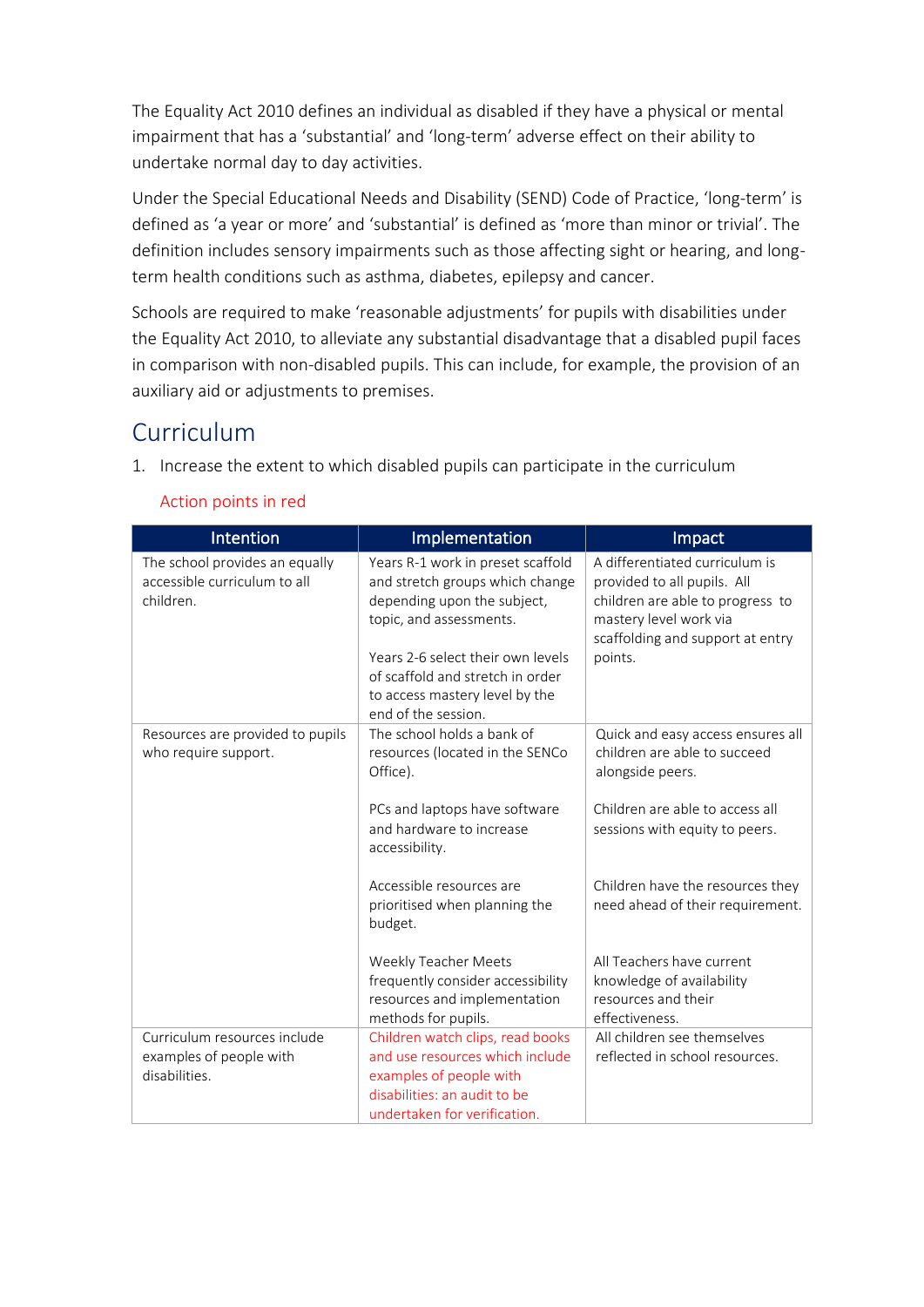| Curriculum progress is tracked<br>for all pupils, including those<br>with a disability.  | All children are tracked<br>individually through termly<br>assessments.                                                                                                                                                         | Every child is highlighted and<br>progress considered which leads<br>to relevant strategies for the<br>individual, group or class.        |
|------------------------------------------------------------------------------------------|---------------------------------------------------------------------------------------------------------------------------------------------------------------------------------------------------------------------------------|-------------------------------------------------------------------------------------------------------------------------------------------|
|                                                                                          | Additionally, SEND children have<br>ILP or EHCP targets reviewed and<br>reset each half term.                                                                                                                                   | SEND children receive more<br>regular analysis and<br>consideration of progress.                                                          |
| The curriculum is reviewed to<br>ensure it meets the needs of all<br>pupils.             | Each spring term, assessment<br>progress and achievement from<br>ILPs and more generally form the<br>basis for the curriculum review<br>day during an INSET involving all<br>Teachers and HLTAs                                 | The curriculum enables all<br>children to succeed in all<br>subjects and areas.                                                           |
| The enrichment provision of the<br>school is available and<br>encouraging to all pupils. | All out of school activities will be<br>conducted in an inclusive<br>environment and if outside<br>providers are used, they will<br>comply with all legislative<br>requirements: an audit to be<br>undertaken for verification. | All children benefit from an<br>exciting and enriching<br>programme.                                                                      |
| Deploy support staff to optimize<br>pupil participation.                                 | Pupils needs are reviewed and<br>matched to the skills of staff.                                                                                                                                                                | Pupils needs are thoroughly met<br>through effective deployment of<br>skilled staff in order that all<br>pupils meet their full potential |

## Physical environment

2. Improve the physical environment of the school to enable disabled pupils to take better advantage of education, benefits, facilities and services provided

#### Action points in red

| <b>Intention</b>                                                                                                        | Implementation                                                                                                                                              | Impact                                                                                                                                                                                  |
|-------------------------------------------------------------------------------------------------------------------------|-------------------------------------------------------------------------------------------------------------------------------------------------------------|-----------------------------------------------------------------------------------------------------------------------------------------------------------------------------------------|
| The school is as accessible as<br>possible with the limitations of<br>being built on a hill with a split<br>level site. | A front ramp ensures<br>accessibility to the main school<br>building via a newly opened<br>entry point.<br>The hall door via the ramp has<br>been enlarged. | Each building is accessible to all<br>users, however, moving from<br>one level to another and<br>therefore between buildings is a<br>permanent challenge of the<br>natural environment. |
|                                                                                                                         | The cabin building has been built<br>with disabled access throughout<br>ie toilet, ramps, wide doorways.                                                    |                                                                                                                                                                                         |
|                                                                                                                         | Disabled parking is available on<br>the top site near the gate.                                                                                             |                                                                                                                                                                                         |
|                                                                                                                         | The library will have shelves at<br>wheelchair accessible height.                                                                                           |                                                                                                                                                                                         |

## Information

3. Improve the availability of accessible information to disabled pupils.